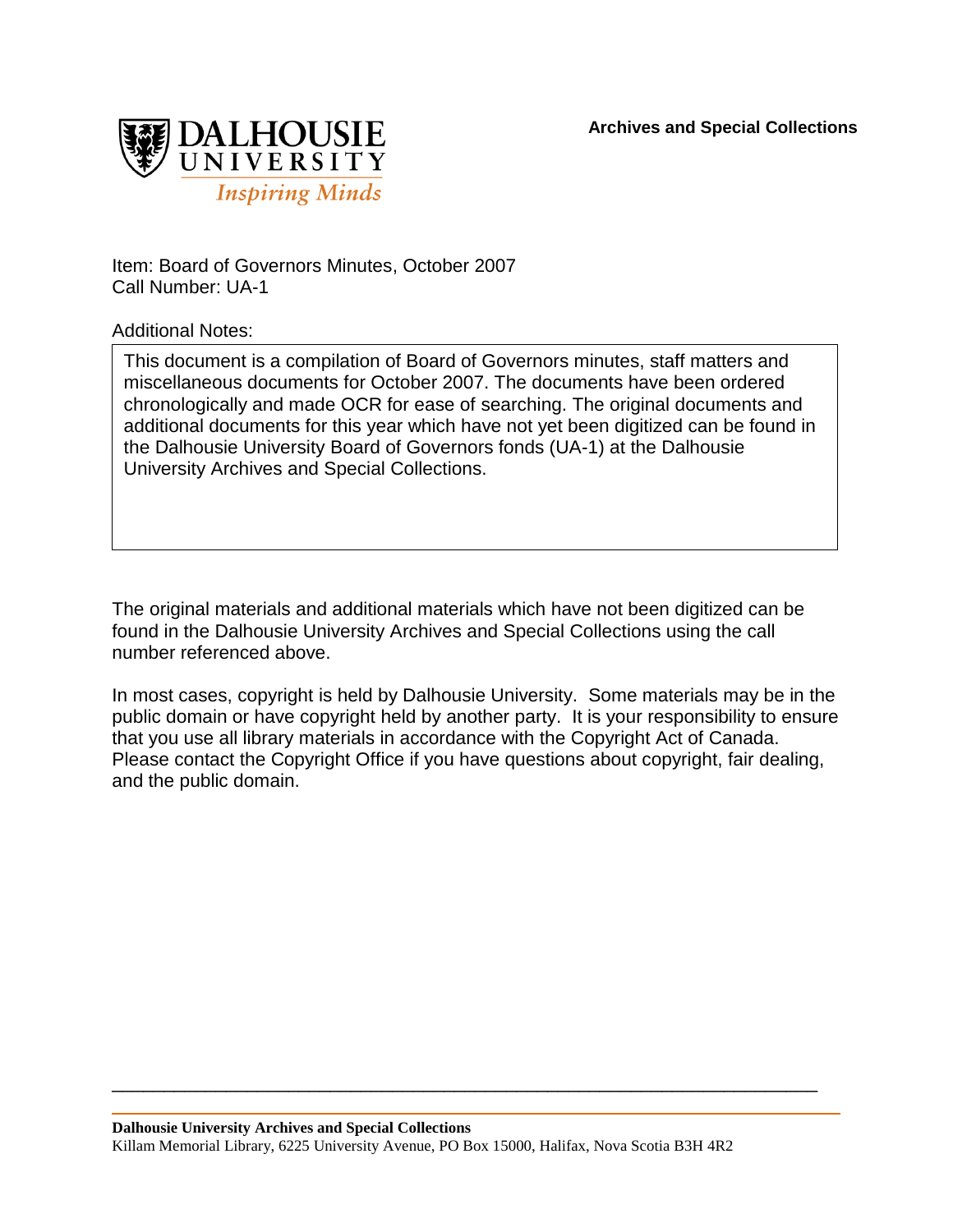

# **BOARD OF GOVERNORS**

## **Approved Minutes of the Meeting held on Tuesday, October 16, 2007 University Hall, Macdonald Building**

**MEMBERS PRESENT**: James Cowan (Chair), Jay Abbass, Jamie Baillie, William Black, Lorne Clarke, Richard Evans, Lloyd Fraser, Richard Goldbloom, Lynn Irving, Nancy MacCready-Williams, Sunny Marche, Cathy MacNutt, Don Mills, Davis Russell, Jim Spatz, Lawrence Stordy, Mike Tipping, Bruce Towler, Tom Traves, Jim Wilson, Shannon Zimmerman, and Susan Brousseau (University Secretary)

**REGRETS:** Elizabeth Beale, Level Chan, Robert Chisholm, Robert Radchuck, Chris Smith

**NON-MEMBERS:** Carl Breckenridge, Ken Burt, Karen Crombie, Floyd Dykeman, Donna Gillis, Asa Kachan, Jeff Lamb, Ryan MacNutt, Ian Nason, Bonnie Neuman, Alan Shaver

## **1. Approval of the Agenda**

J. Cowan noted that there was a proposal to move Item 9.1 - Coburg Tower Project to become Item 8.3, as set out in the revised agenda circulated prior to the meeting.

Moved by D. Mills, seconded by B. Towler:

**THAT the agenda be approved as circulated with Item 9.1 to be dealt with as Item 8.3.** 

**The motion was CARRIED.** 

# **2. Approval of the Minutes of the Meeting held on June 19, 2007**

Moved by C. MacNutt, seconded by R. Evans:

**THAT the minutes of the meeting held on June 19, 2007 meeting be approved as distributed.** 

**The motion was CARRIED.** 

## **3. Chair's Report**

Board Chair James Cowan introduced and welcomed new Board members Mr. Level Chan, Dr. Lloyd Fraser and Mr. Lawrence Stordy.

## **4. President's Report**

T. Traves noted as a further update to his written report that the federal government has now announced a number of funding agreements for projects described in the last budget, and the Life Science Research Institute (LSRI) building project is included in that list. This announcement means that the University can move forward on this project and it is anticipated that the construction phase will begin later this fall.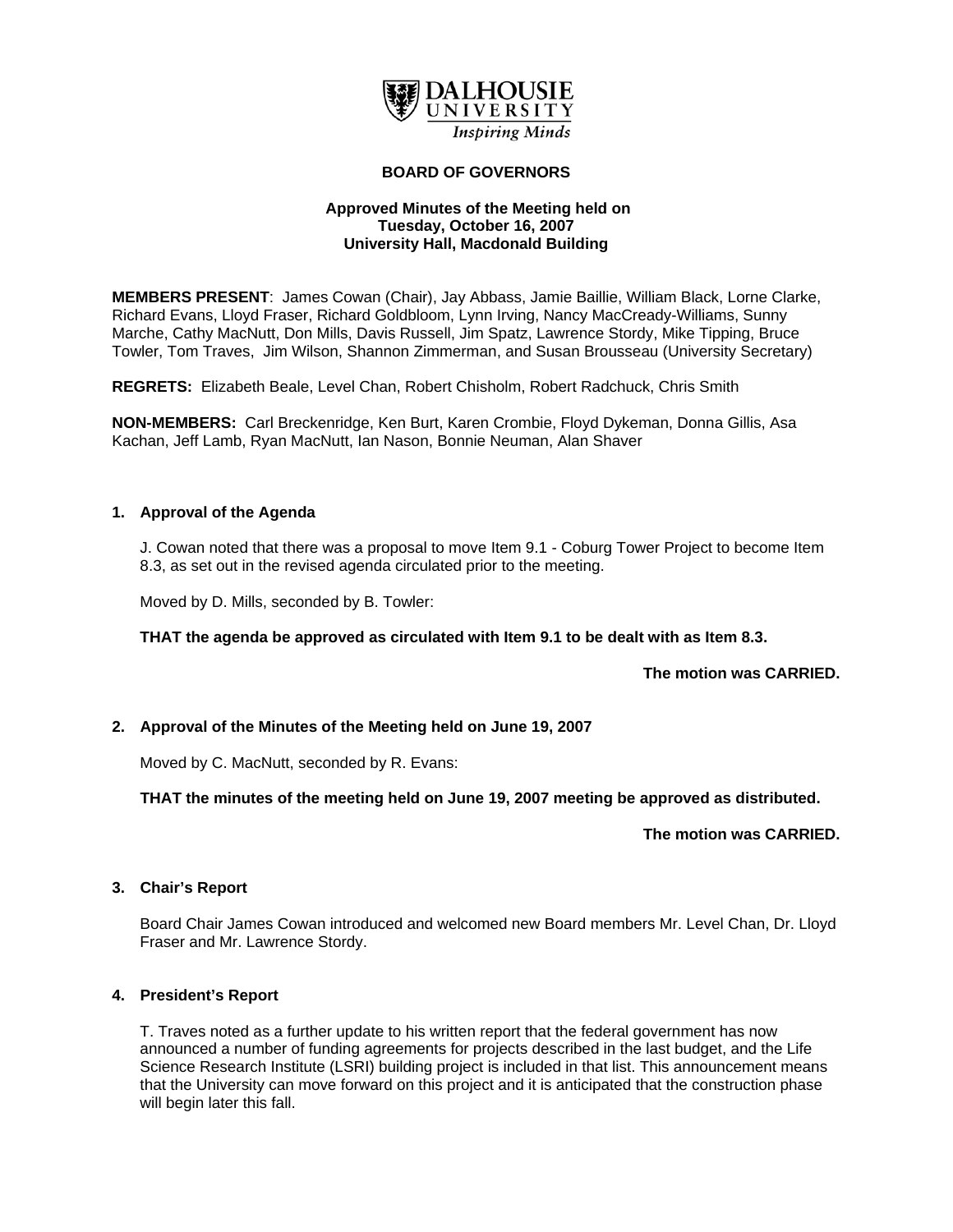Dr. Traves thanked Board members who participated in the annual alumni dinner held recently, noting that it was a sold-out event with much positive feedback from those attending. He noted that fall convocation ceremonies will take place on October 20<sup>th</sup> and 21<sup>st</sup> with three ceremonies over the two days. Honorary degrees recipients are academic and former Olympian, Dr. Bruce Kidd; professor and former President of Latvia, Dr. Vaira Vike-Freiberge; and dentist and entrepreneur, Mr. Bill Murphy. On a sad note, Dr. Traves announced that Dr. Richard Goldbloom will be completing his term as Chancellor following the fall convocation. He noted Dr. Goldbloom's many contributions to the Dalhousie community, including his active service on the Board of Governors, and expressed heartfelt thanks to him on behalf of the Board.

## **5. Dalhousie Student Union President's Report**

M. Tipping reported that the Dalhousie Student Union has hired a Sustainability Coordinator who will be responsible for running the Student Sustainability Office. He noted that Dalhousie is one of the first schools in Canada to have a Sustainability Office. He commented that it is his understanding that the University will have a University Sustainability Coordinator hired in the near future and he is hopeful that the two offices can work closely together on campus initiatives.

Mr. Tipping reported that the Halifax Student Alliance, which is a coalition of student unions in the Halifax Regional Municipality, is currently distributing to students a modified version of the Mayor's Survey on Violence and Crime. Lastly, he noted that copies of the DSU Annual report for 2006-2007 are available from him if any Board members are interested and did not receive one.

## **Items for Decision**

## **6. Naming of Mark A Hill Student Accessibility Centre**

T. Traves referred Board members to the background information in their agenda package. In response to a question, he reported that this naming proposal is in accordance with the University Naming Policy.

Moved by T. Traves, seconded by B. Towler:

**THAT the Board of Governors approve the recommendation of the President that the Student Accessibility Services space in the Killam Library be named the Mark A. Hill Student Accessibility Centre.** 

## **The motion was CARRIED.**

## **7.1 Enrolment Update**

Alan Shaver, Vice-President Academic and Provost, reviewed the Dalhousie and Association of Atlantic Universities (AAU) enrolment data distributed at the meeting. He noted that total enrolment as of October 1<sup>st</sup> is lower than projected, with a drop of about 280 students (-1.8%). Full-time enrolment (undergraduate and graduate) is down 1.6%, while part-time enrolment is down 1.8%. International student numbers have declined by 2%. On the positive side, the number of first-year, direct-from-high school numbers have increased by almost 6% and overall graduate student numbers have increased by about 3.6%. Further analysis is continuing but there is some indication that the decline in overall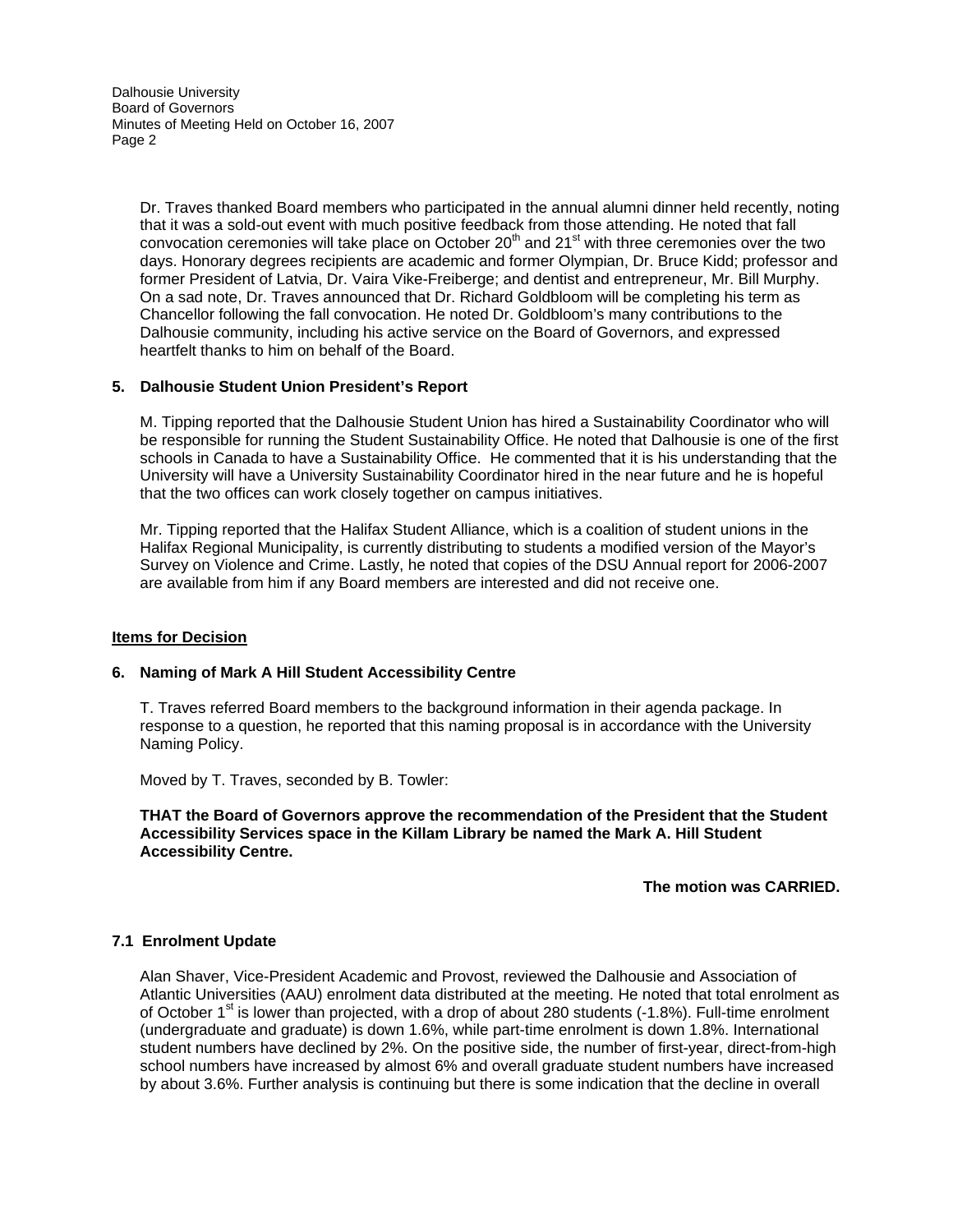> numbers may be due in part to the large double-cohort class who moved through the system over the past 3-4 years and graduated last spring.

> Questions and discussions following Dr. Shaver's overview of the data focused on application and acceptance rates, Dalhousie's enrolment goal of 17,500-20,000 students, efforts to increase international student enrolment, and the issue of student retention. Dr. Shaver and Asa Kachan, Registrar, noted that the University needs to delve into its application data in a much more sophisticated way to determine why students who apply do not ultimately come to Dalhousie. In regard to international student recruitment, it was noted that the University has seen increases in the number of entering international students over the past three years and we are just now entering into a much more active agent program which should see even greater numbers coming to Dalhousie. At the same time, a lot of work has to be done to learn more about our international students and their experience at Dalhousie. With respect to the overall decline in enrolment, Dr. Shaver noted that the 2007-08 budget projected a decline of 125 students, however contingencies were also increased and it is not anticipated that the current situation will have a significant impact on the budget.

> T. Traves noted that, in terms of reaching an enrolment target in line with the University's vision, it is anticipated that the required increase in student numbers will come from a combination of three factors: continuing increases in the size of the entering class; increases in international student enrolment; and improvement in our retention rates.

#### **7.2 Standing Committee Reports**

B. Black, Chair of the Academic Affairs and Research Committee, noted that the Committee intends to focus more on strategic issues this year. He noted that the Committee recently received an excellent presentation from Alan Shaver on performance management issues and the Committee has recommended that the presentation be given to the full Board at a future meeting.

R. Evans reported on behalf of the Student Experience Committee that the Committee met last week at which time it received preliminary information on the issue of student retention. Committee members have agreed to make this issue a priority for the Committee this year.

J. Cowan drew Board members' attention to the report of the Executive Committee and the resolutions approved on behalf of the Board in the interval since the last meeting. The resolutions are as follows:

## **Resolution 1 – Amendments to Dalhousie University Staff Pension Plan (Approved August 8, 2007)**

#### **BE IT RESOLVED:**

**THAT the Executive Committee approve, on behalf of the Board of Governors, amendments to the Dalhousie Staff Pension Plan (Rules 12, 17) as required by the Canada Revenue Agency to render the Plan's deferment of pension payments provision compliant with the maximum pension limits under the Income Tax Act and Regulations thereunder and to give effect to the rulings made by the Canada Revenue Agency in respect of affected employees, including the lump sum refund to certain deferred members which is subject to the further approval of the Superintendent of Pensions.**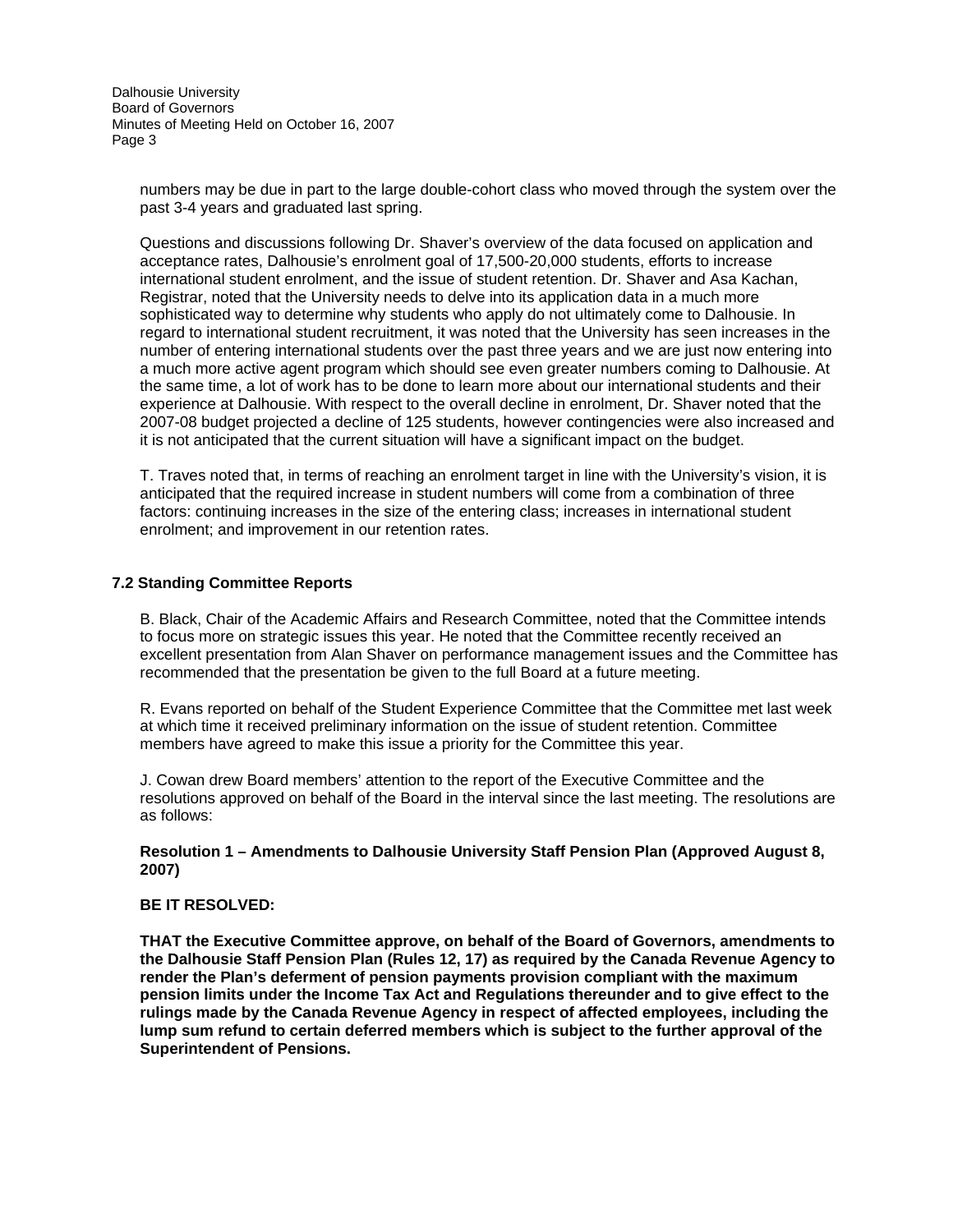**Resolution 2 – Purchase of Property at 1326 Barrington Street (Approved September 28, 2007)** 

**WHEREAS the University is interested in purchasing the property located at 1326 Barrington Street due to the potential long-term strategic value of the property to the University;** 

**AND WHEREAS the property in question is appraised to have a current market value of no more than \$800,000;** 

**AND WHEREAS the University, in order to meet the closing date established by the seller, has submitted a formal purchase order in the amount of \$695,000 for the property, subject to the approval of the Board of Governors;** 

**AND WHEREAS the Operations Committee of the Board of Governors has recommended that the President and Vice-President (Finance and Administration), be given greater latitude than is provided for in the Board's Policy on Purchase and Sale of Real Property to commit the University to a purchase price for the property in order to conclude the purchase;** 

#### **BE IT THEREFORE RESOLVED:**

**THAT the Board of Governors, on the recommendation of the Operations Committee, authorize the President and the Vice-President (Finance and Administration) to finalize the purchase of the property located at 1326 Barrington Street, provided that the purchase price for such property does not exceed \$800,000, and subject to appropriate closing terms including a property inspection.** 

#### **8.1 Research Report – Ocean Tracking Network**

C. Breckenridge, Vice-President Research, presented an update on research activity at Dalhousie University. Total research funding awarded this year was about \$115 million. About \$90 million of that amount was for research grants, while a little under \$20 million came from contracts. Another \$4-5 million is associated with clinical trials carried out at the affiliated teaching hospitals. In comparison to other universities, Dalhousie does well in terms of funding from standard research grants through the Tri-Councils (10<sup>th</sup> -11<sup>th</sup> in the country), and in total funding the University is about 16<sup>th</sup> in Canada.

Dr. Breckenridge outlined the sources of funding for Dalhousie's research activity in 2006-07, the major funding awards this year (including the Ocean Tracking Network, the Brain Repair Centre, and Professor Jeff Dahn's research in new materials), and the status of the Canada Research Chair program at Dalhousie. He also reported on Dalhousie's Innovation and Industry Liaison Office and provided information on how well the University does in comparison with other universities in terms of innovation and commercialization of research. Dalhousie is improving in this area but needs to increase its competitiveness in terms of contracts and partnerships with the private sector.

Dr Breckenridge provide an overview of the Ocean Tracking Network Project, the current status of the project, and the significant potential implications this endeavor has for Dalhousie's reputation as a world leader in the area of ocean research and management.

T. Traves commented that he believes that the Ocean Tracking Network project is the way of the future in terms of the kind of research projects that will occur at the University. We will most likely see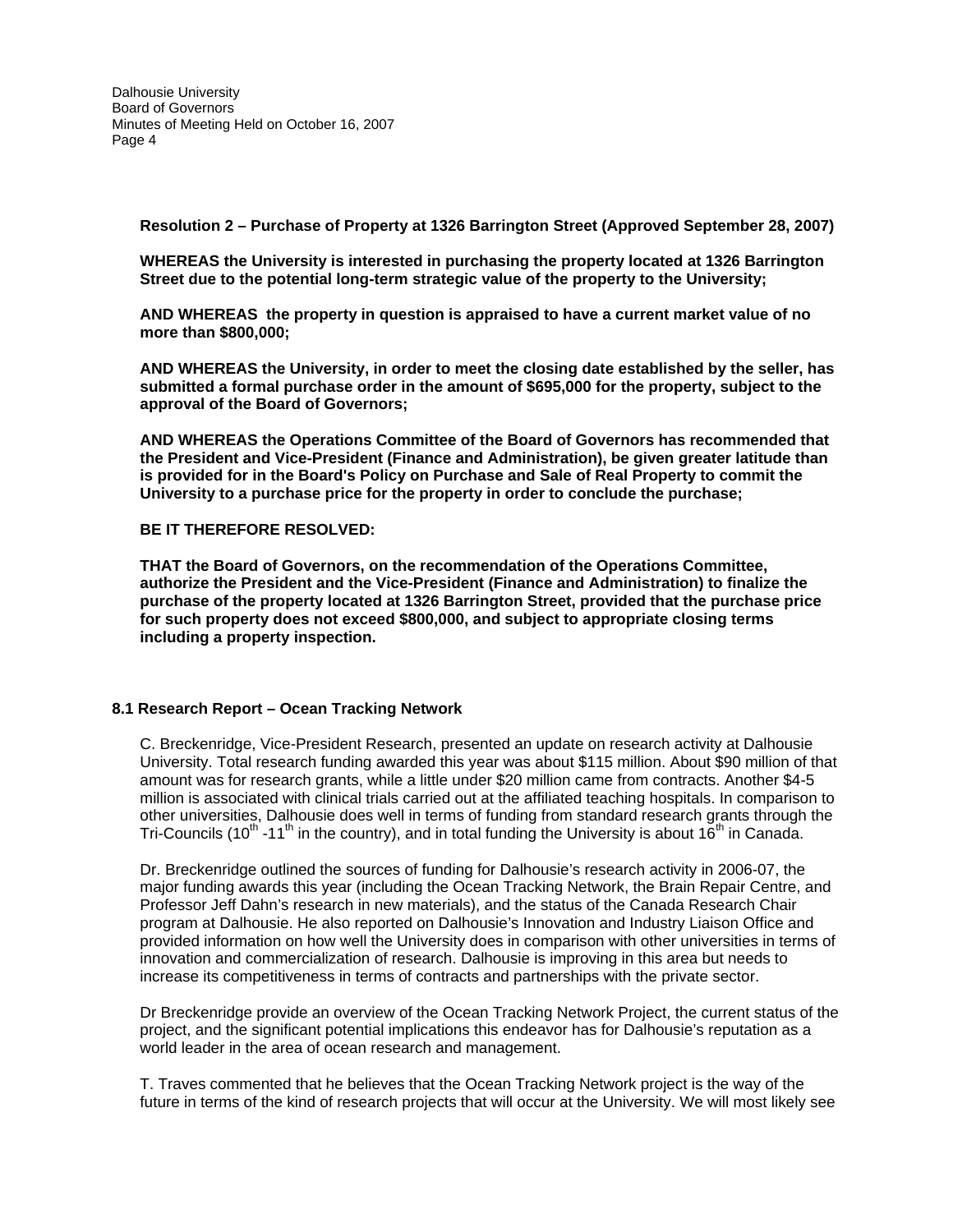> a move towards large-scale projects with substantial team-based scientific activity. Dalhousie needs to continue to develop the capacity to pursue these projects and opportunities.

## **8.2 Facilities Project Update**

K. Burt reported that, under the revised facilities renewal budget approval process approved by the Board last spring, the 2008-09 budget and proposed projects will come forward for Board consideration and approval at its November meeting. In light of this, he felt it would be useful to provide an overview of the major projects underway or completed as part of the current year's facilities renewal budget of approximately \$9.2 million. He noted that with the changes made last year, four categories of facilities renewal were consolidated as one line item in the budget: Alterations and Renovations, Classroom Renewal, Energy, and Maintenance Renewal.

 J. Lamb, Director of Facilities Management, delivered a presentation outlining the status of the facilities renewal budget at the mid-point of the budget year and the projected expenditures to fiscal year end. Mr. Lamb also provided an overview of the ten major facilities renewal projects (those over \$250,000), currently underway. These include the Killam Data Centre upgrade, the Chemistry Envelope Restoration (Phase 2), the Forrest Envelope Restoration, and the Carleton Campus Quadrangle. He noted that, in addition to the \$9.2 million approved for facilities renewal, other funding for the various projects undertaken this year came from carryforward amounts and about \$650,000 contributed by various client groups. There were approximately 243 client-funded projects carried out this year, including the Tupper  $10<sup>th</sup>$  floor renovation, the Wickwire Field replacement, and stonework restoration at Shirreff Hall. Some of these client-funded projects also constituted major projects of more than \$250,000. Mr. Lamb also provided brief updates on the Chemical Storage Facility Project and the planning begun on the LSRI facility.

 In response to questions, Mr. Lamb reported that the extent of Dalhousie's deferred maintenance was estimated last year at about \$200 million. Documented inflation this year is about .5% to -1% per month which translates into a further \$20 million. In response to a question about the work that Dalhousie does "in house", Mr. Lamb noted that Dalhousie employs about 100 trades people in its project group. These employees are involved in a significant amount of the client-funded project work. There are also nine or ten trades people in each of the three zone groups on campus who are involved in day-to-day maintenance work on campus.

## **8.3 Coburg Tower Project**

J. Spatz, Chair of the Operations Committee, provided a brief review of the history of the Coburg Tower project which has come before the Board on several occasions. K. Burt then reviewed the process that the Capital Projects Steering Committee has undertaken over the past several months and the range of options it has considered. He noted that when the Committee looked at the construction cost of a range of options and the service life of the resulting facility, it was clear that new construction would be the best alternative to optimize land usage and maximize available space. J. Baillie, a member of the Capital Projects Steering Committee, commented on the deliberations of the Committee over the summer and spoke in favour of the motion before the Board.

Discussions followed with questions and comments focused on the cost of constructing a new building, whether there had been communication with neighbours in the area regarding the demolition of the house on the site, and the need to be cognizant of developing an appropriate design for the project that is in keeping with the area and the image the University wants to project on this significant border with the neighbourhood.